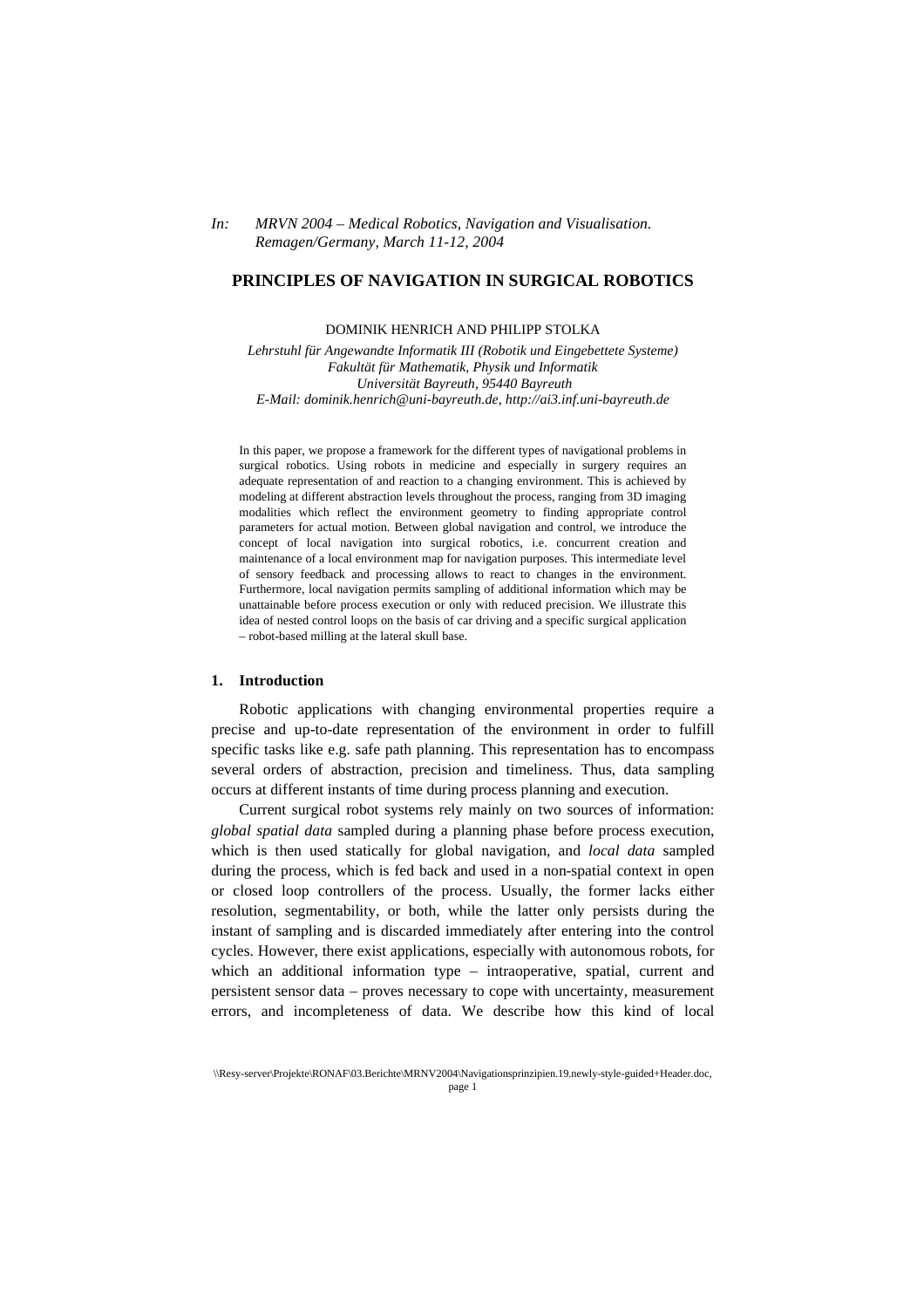information can be used together with the other navigation and control modes in a consistent manner, i.e. how it is integrated into a common handling strategy.

In Section 2, we give a short overview of the state of the art in robotic and surgical navigation. Section 3 explains the proposed navigation and control principles on the basis of an everyday example and a surgical robotic system. In Section 4, the proposed definitions are applied to the surgical robotic system RONAF (for a complete discussion, refer to e.g. [Henrich02]). We close with a discussion and possible future applications in Section 5.

## **2. State of the Art**

For navigation in autonomous mobile robots, there usually exists a spatial map of the environment which may or may not be available before startup of the robot. While the first case is trivial in terms of map generation and the robot system can concentrate on the tasks of localization and path planning based on this map, the second case proves more interesting in a more general sense of navigation. This leads to the field of *simultaneous localization and mapping* (*SLAM*), dealing with the twin problem of localization in a uncertain and incomplete map and mapping based on uncertain localization. The odometry of mobile robots is typically imprecise, so exact global localization is only possible in the vicinity of landmarks or with the help of a global positioning system. When neither is available, the robot has to rely on estimations. Both for updating and reading from the map, this introduces uncertainty. Thus, although continuous sensor data sampling enhances and updates the environment model, its value is decreased due to position inaccuracy. The robot has to continually re-register itself with the (inaccurate) map, based on (uncertain) measurements.

Surgical navigation systems (like infrared optical trackers, magnetic or ultrasound trackers), on the other hand, are useful for tracking the absolute position of objects (instruments or the patient) within the operating theatre. This ability is employed for conventional, computer-assisted interventions, where the surgeon performs the action manually while having an enhanced sense of position and orientation of his instruments relative to interesting structures, allowing for more precise or even previously impossible interventions. This strategy obviously requires the collection of preoperative data to compare it with the current instrument pose. Conventionally, this is achieved by acquiring a 3D image (e.g. per computer tomography). For a known and restricted application area, an alternative may be image-less navigation, based on generic anatomical models (atlases) which are registered with and adapted to the patient's individual features by sampling appropriate sets of surface points. With either method, the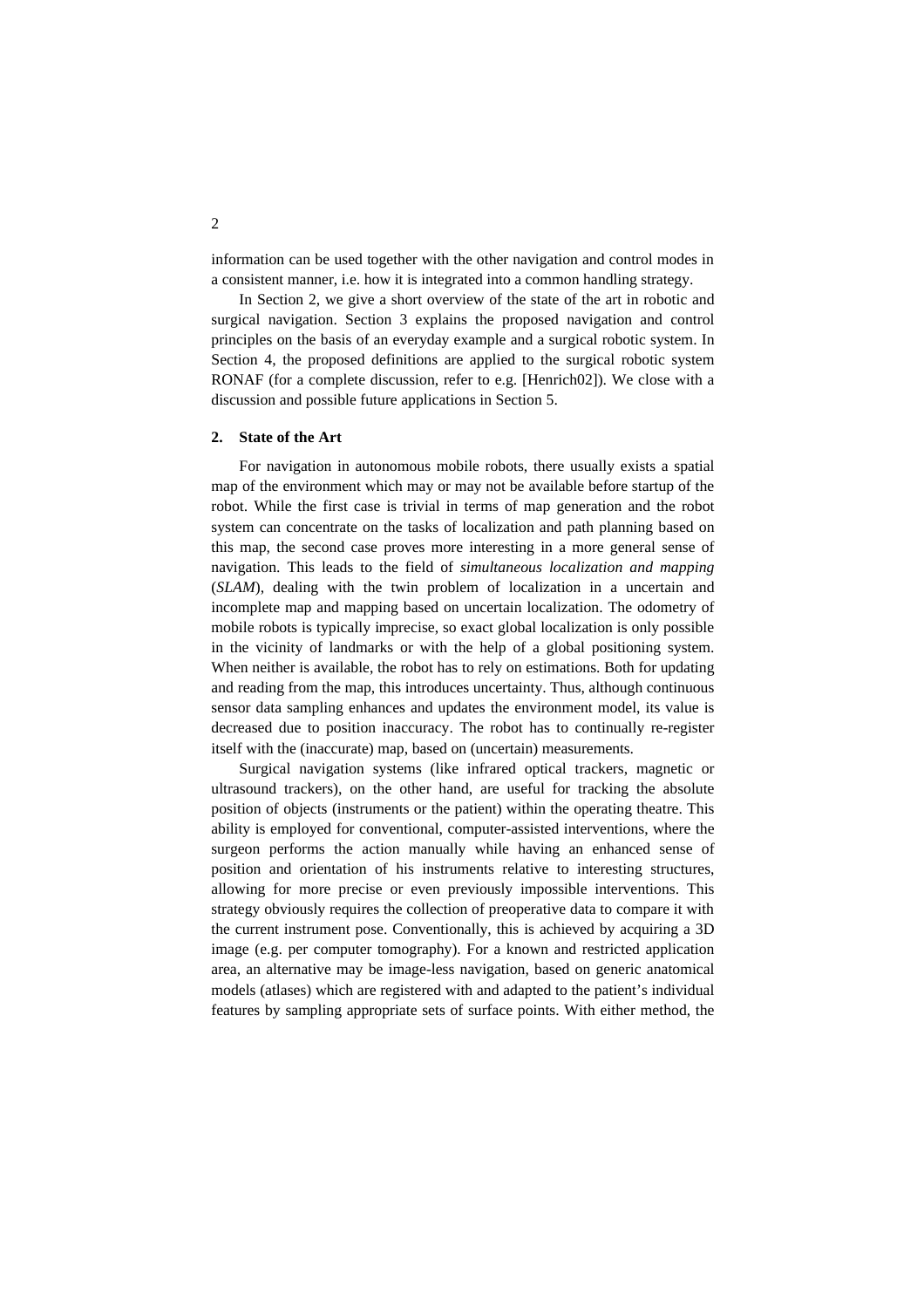instrument is being tracked intraoperatively and co-displayed with the anatomy. Navigational issues like region avoiding or path planning are up to the surgeon.

## **3. Principles of navigation**

In the following, we cover the different identified modes or principles of navigation. For each principle, we define the relevant terms, the principle itself and illustrate it with two examples. On the one hand, we refer to a car driver who is to guide his vehicle from a start location to an end location in an unknown environment. On the other hand, we describe the actual use of the respective navigation principle in surgical robotics on the basis of the robot system RONAF\* for otolaryngological surgery (for details, see Section 4).

#### **3.1.** *Registration*

l

Before describing the different navigation principles, we first have to define the concept of registration. For a correct environment representation, the objects relevant to the process need to be in the correct spatial and temporal relation to each other, i.e. the transformation of the respective associated local coordinate systems must be known. *Registration* is defined as the determination of this transformation. The transformation itself is also covered by the term registration.

Conceptually, the procedure of registration is performed by identifying pairs of points or surfaces in two data sets. For surgical robotics applications, an intuitive way to provide this identification is to use the robot as a localizing device, pointing at distinct features clearly distinguishable in both the patient's anatomy and the existing data set to be registered with the robot. Another option is to use imaging modalities or external tracking devices like navigation systems (e.g. BrainLab VectorVision) which determine the relative positions of both the patient and the robot together (*co-registration*). If some kind of relative motion occurs and is noticed through tracking or massive data mismatches, i.e. registration is lost, then re-registration becomes necessary.

Registration in the car-driver example corresponds with finding the own location in a street map. Re-registration should only be necessary when the driver has fallen asleep and has lost orientation.

In the surgical robot system RONAF, registration between milling path and the patient is equivalent to location planning of the implant bed. For generic implant bed milling paths, this has so far been performed by pointing at the origin and axes of the implant coordinates with the robot itself, using a force-

<sup>\*</sup> RONAF: *Robot-assisted Navigation for Milling at the Lateral Skull Base*  (*Robotergestützte Navigation zum Fräsen an der lateralen Schädelbasis*)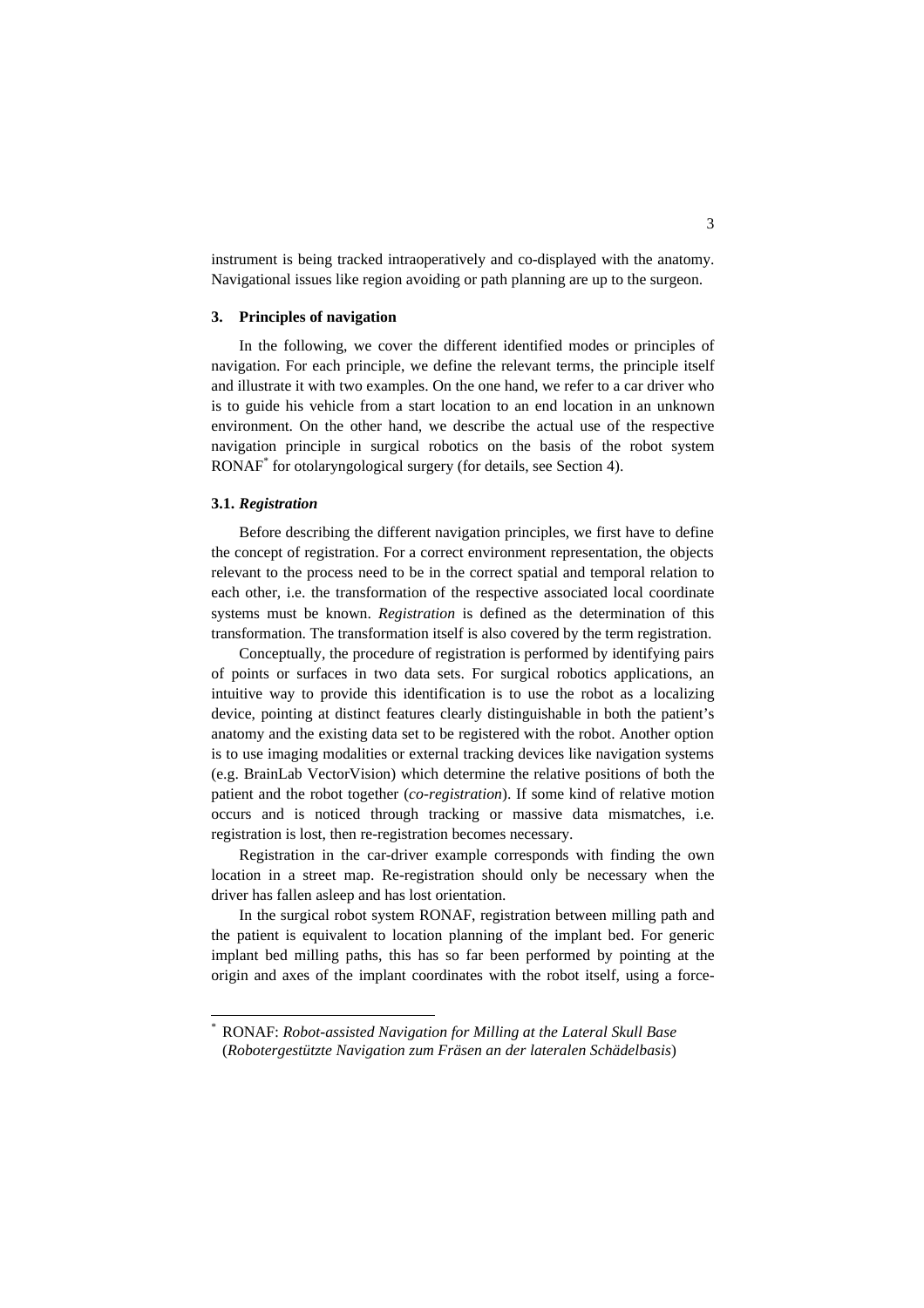following scheme (Hybrid N/P Control, [Stolka03]). Note that this scheme does not require a global map. Gathering a 3D ultrasound map directly with the robot is possible as well. Since the ultrasound sensor is rigidly attached to the robot, this map is implicitly registered and can be surface-matched with e.g. preoperative CT scans.

### **3.2.** *Global navigation with preoperative map*

For *global navigation with a preoperative map*, we require a data set of the intervention region which serves as a global map. This map is typically acquired preoperatively and is mainly used for planning. Locations and paths can be described within this map in a global fashion. Obviously, this data set needs to be registered with the actual environment before process execution. This navigation principle does not impose any strict temporal restrictions on data sampling and process execution; however, precision of the map and of the registration are of major importance.

As a comparison, one might consider buying a complete street map of an unknown city. After having localized oneself in this map, the own position can be tracked. A route can be planned, but includes only information known at the time of map creation – crossings, streets, addresses, but no current data.

A surgically relevant example is the generation of a 3D image of the patient with a modality like computer or magnetic resonance tomography, serving as a global map for navigation. Besides the path planning necessary for an autonomous robot, a part of this navigation might be position optimization for implant components [Waringo03c]. For RONAF, one possible intervention is the autonomous milling of an implant bed. The position and orientation of this cavity relative to the skull bone has to be planned before execution, since later modifications are difficult or impossible. The surgeon provides a starting position for the implant, and an iterative optimization algorithm searches for an optimal fit of the implant's and bone's upper and lower contours.

#### **3.3.** *Global navigation with intraoperative map*

*Global navigation* based on an *intraoperatively acquired map* is conceptually similar to the previous principle. Here as well, one has knowledge of the complete environment via a global map. However, acquisition may take place shortly before process execution, or even occasionally during the intervention. The assumption of a current environment representation becomes more plausible. Moreover, in this case co-registration is possible, i.e. to combine the data sampling with the localization of the robot in the image data. The main goal of this principle is to provide global updates that are as current as possible.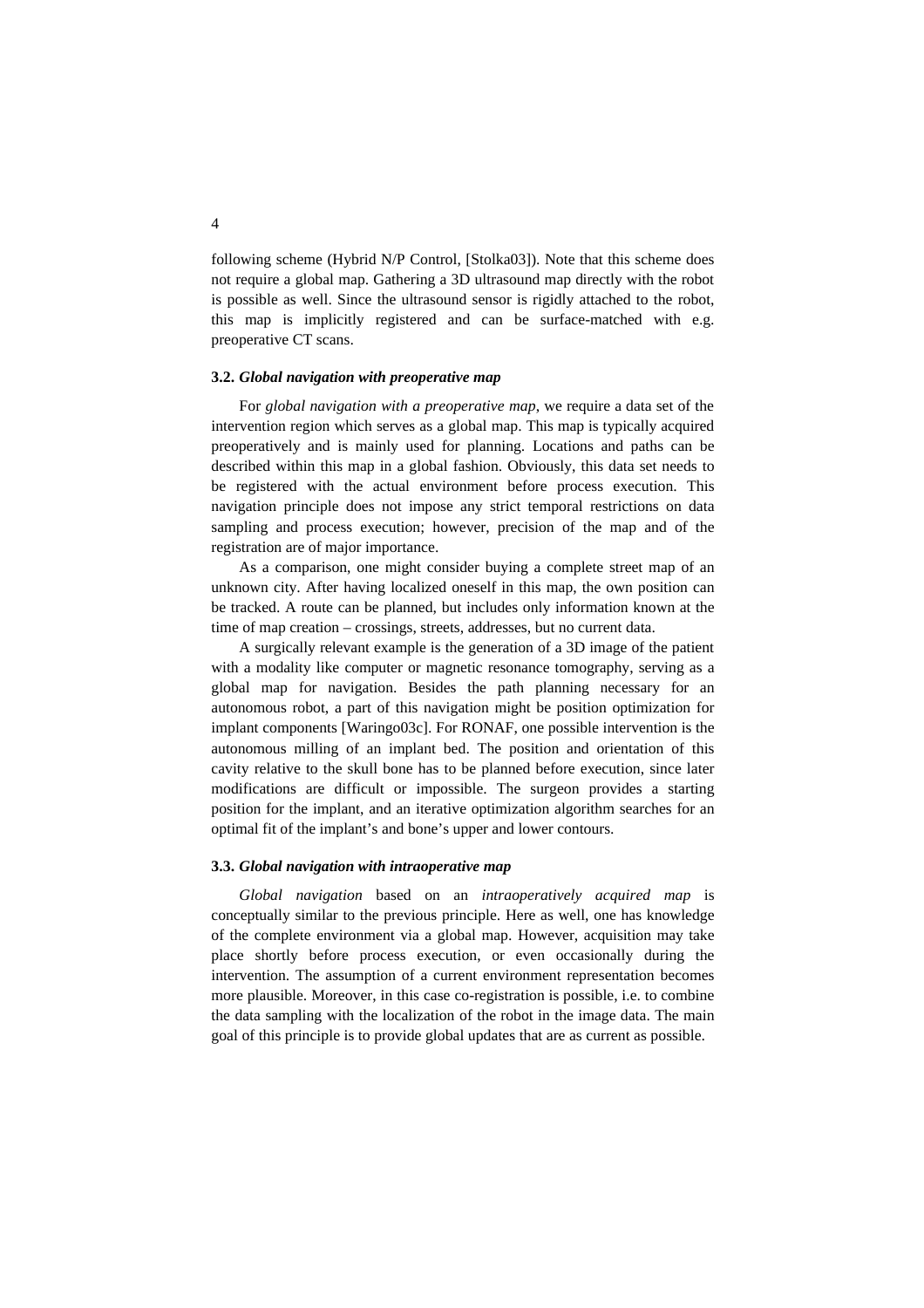For the car driver, this might be equivalent to a street map individually generated by a routing tool, tailored exactly to his needs.

In surgical robotics, an example of global navigation on intraoperatively acquired data may be to modify the robot path based on tracked 3D ultrasound images. In comparison to e.g. preoperatively available CT images, ultrasound provides current data with higher axial resolution. Especially when using techniques such as *coded excitation* and *matched filtering*, depth (axial) resolution of the US data can reach 15µm ([Federspil03b]). Sampled with a robot-held US probe, lateral resolution can be twice that of conventional CT scans. This increased precision can be used to modify the planned path according to accumulated knowledge from the competitive sensor data fusion of CT and US. Usually, a *path modification* should only be performed to avoid critical regions that show up after sampling of the new intraoperative data (Figure 1).



*Figure 1: Conservative path modification, lifting miller over critical regions (I implant, K bone, D dura/brain, |R| extent of critical region)*

#### **3.4.** *Local Navigation*

In contrast to the above navigation principles, *local navigation* does not require a map of the environment before the process starts. In fact, execution is begun without prior knowledge. The robot is positioned in the execution area by the operator. A local map is then continually filled with information sampled during execution, realizing an iteratively enhanced environment representation. The added information has two important properties: it is necessarily local in nature, and it may provide more precise knowledge of the environment than global sensors could. Since the position of the sensors relative to the robot is known, this map and the robot are implicitly registered. Robot and environment are necessarily registered as well (provided that no registration loss occurs). The information is sampled in tight temporal relation to the process, so it can be assumed to be as up-to-date as possible. Furthermore, data can be acquired through local sensors that deliver more precise information.

For our car driver, local navigation might be e.g. scanning a street junction before crossing it. Compared with a complete map of the city, this information is highly local, but also provides a more current and precise view of the situation (other cars, traffic jams, road works) than could be expected from a global map.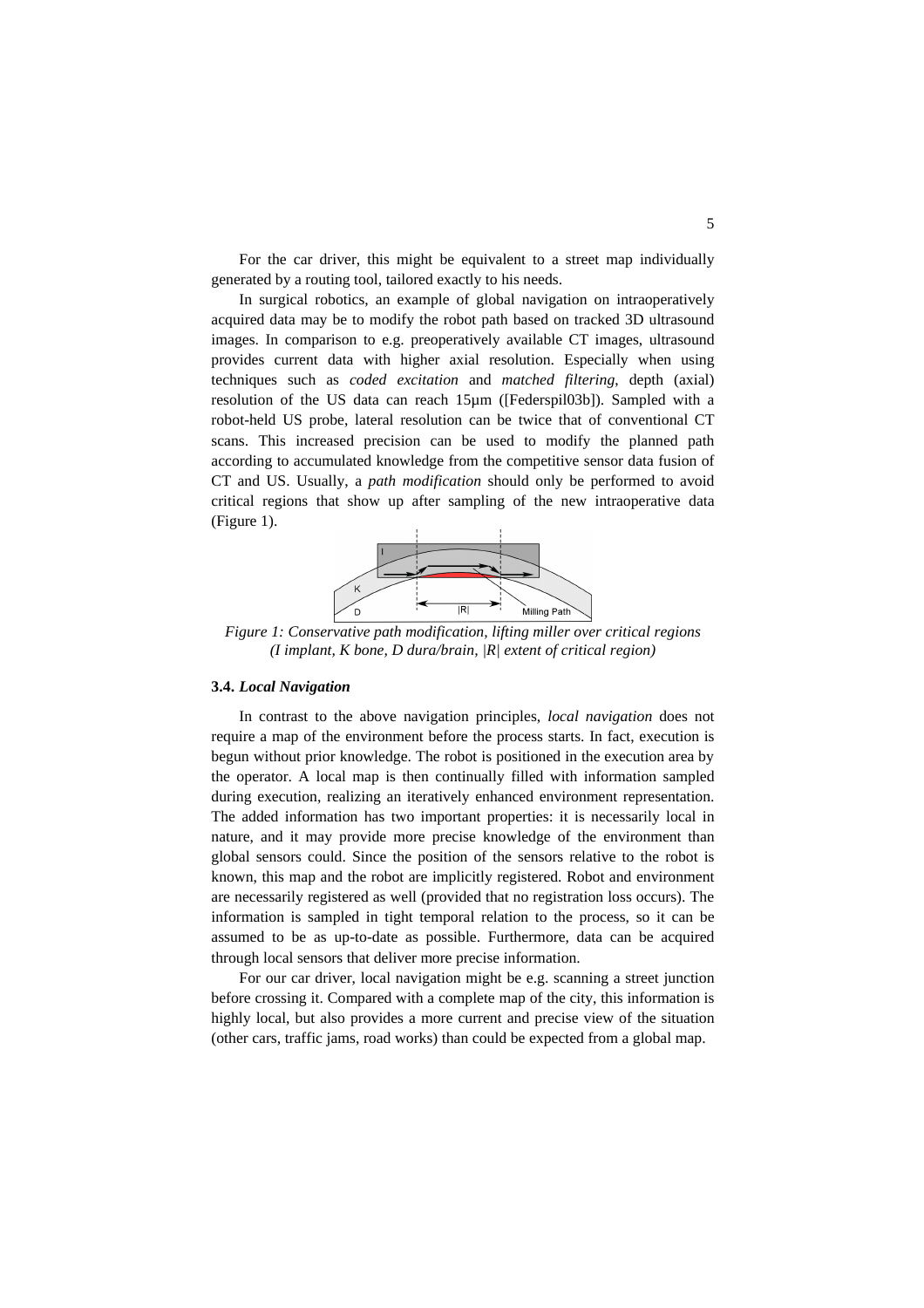In surgery, local navigation may e.g. mean building a histological map from sensor readings that allow tissue discrimination. This can be sensors for nerve proximity detection through *electromyography* (*EMG*) or *impedance spectrometry*. Tissue discrimination based on force/torque readings from the process allows to classify tissue as bone, dura, or air ([Stolka02]), similar to vibrotactile measurements for diagnosis of certain histological changes like cancerous processes ([Plinkert98]).

All this information is spatially registered with the preoperative data (via the initial patient-to-data registration step) and can thus be used as a persistent information source for e.g. path modification procedures (see Section 3.3).

#### **3.5.** *Control*

*Control* encompasses the data cycle of measurement of data elements from the process through a measurement module (data sampling), computing a reaction in a controller that is fed to an actuating element in the process, and possibly a data feedback path to the controller for closed-loop control. For effective control, tight temporal coupling between these steps is paramount. Pure control does not require any kind of spatial information to work; it serves as a reactive navigation principle without any persistent mapping functionality.

Without knowing his current or the target location, our car driver controls the trajectory of his vehicle on a winding road through small steering actions, counteracting curves, wind gusts etc.

In surgery, one example for process control actions is *force-based control of milling speed* ([Stolka01], [Federspil03c]). As excessive forces can harm the patient, they need to be monitored and controlled. In the RONAF project, absolute force is measured and fed back to the robot speed controller, avoiding thermal injury (heat necroses) and emergency stops.

*Trajectory corrections* under external force during milling (e.g. [Engel02]) are another important control goal in surgical robotics. Especially longer tools like millers or laparoscopic needles suffer from deformation during the process. For an autonomous intervention, this has to be modeled and counteracted.

These controllers have to be fast, but may be ignorant of the current global position. Stretching this definition of control, the concept of *Navigated Control* integrates map-based navigation with control of a hand-held surgical tool [Hein02]. Demonstrated on a milling system, the tool is switched on and off according to its position relative to safety regions defined in 3D image data.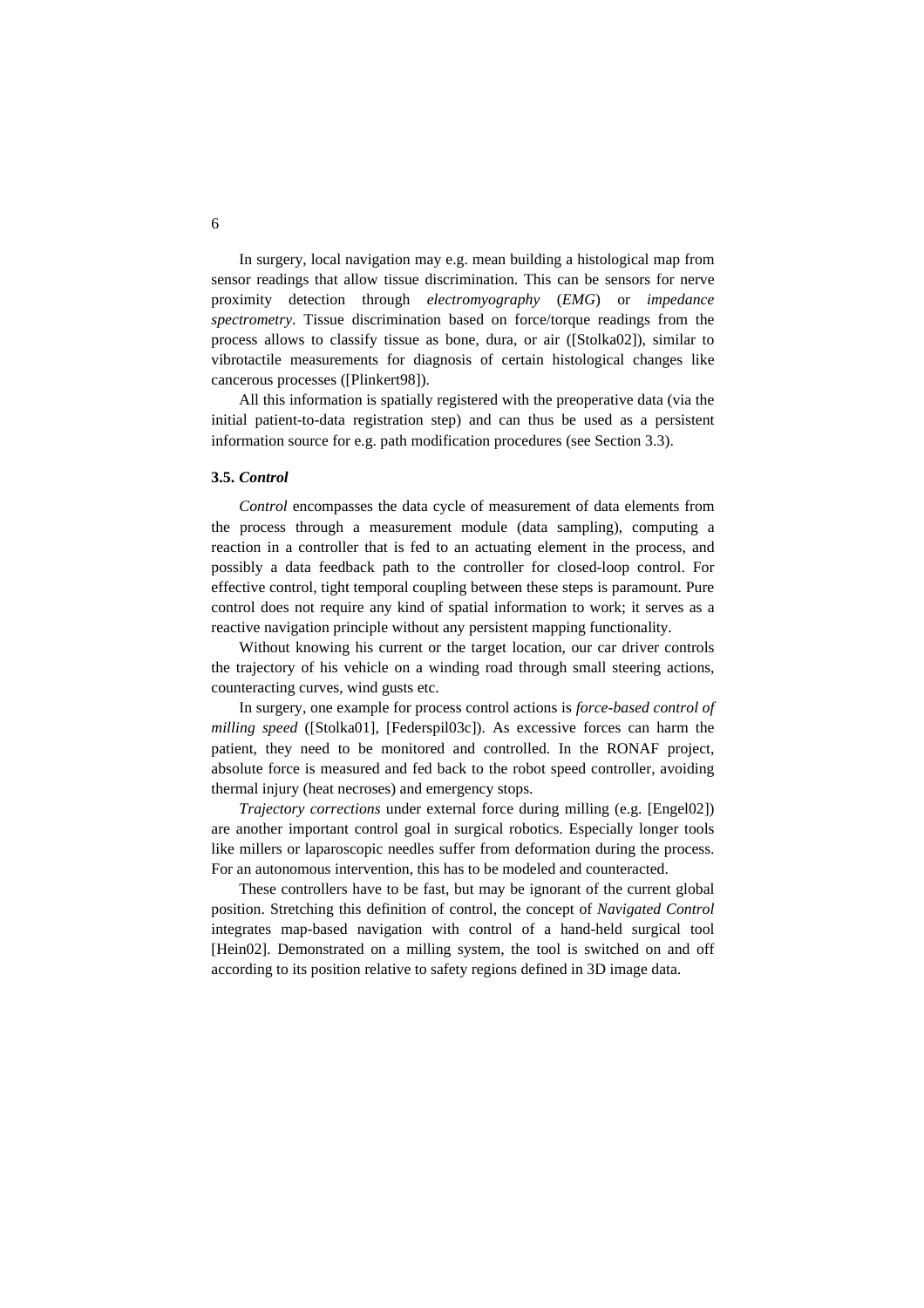#### **4. General Navigation System Architecture**

By laying out the mentioned four navigation principles, we will now describe a framework for sensor integration from a system architectural point of view. All process phases relevant to a surgical robot-assisted intervention (preoperative data acquisition, intervention planning, intraoperative registration, sampling of intraoperative data, control, and actual process execution) are reflected in the general navigation system architecture in Figure 2 and by the described navigation principles. Therefore, this concept should be applicable to almost any kind of surgical robot system regardless of its nature, be it autonomous (as in the RONAF system), synergistic (e.g. the ACROBOT system), telemanipulated (e.g. the A73 system), or passive (which might even omit a robot component).

Almost all surgical procedures are subdivided into two main phases, one for the preparation (*preoperative phase*, e.g. including implantation planning) and one for the execution of the surgical intervention (*intraoperative phase*). The tool path or motion space computed in the preoperative phase is to be adhered to during the intraoperative phase. Depending on the actual system used, all of the navigation principles (as described in Section 3) can be described as four sensory feedback cycles.



*Figure 2: General navigation system architecture including the four navigation principles (A through D)*

We implemented this architecture in our demonstration system RONAF. One goal of this project is planning and autonomous milling of implant beds for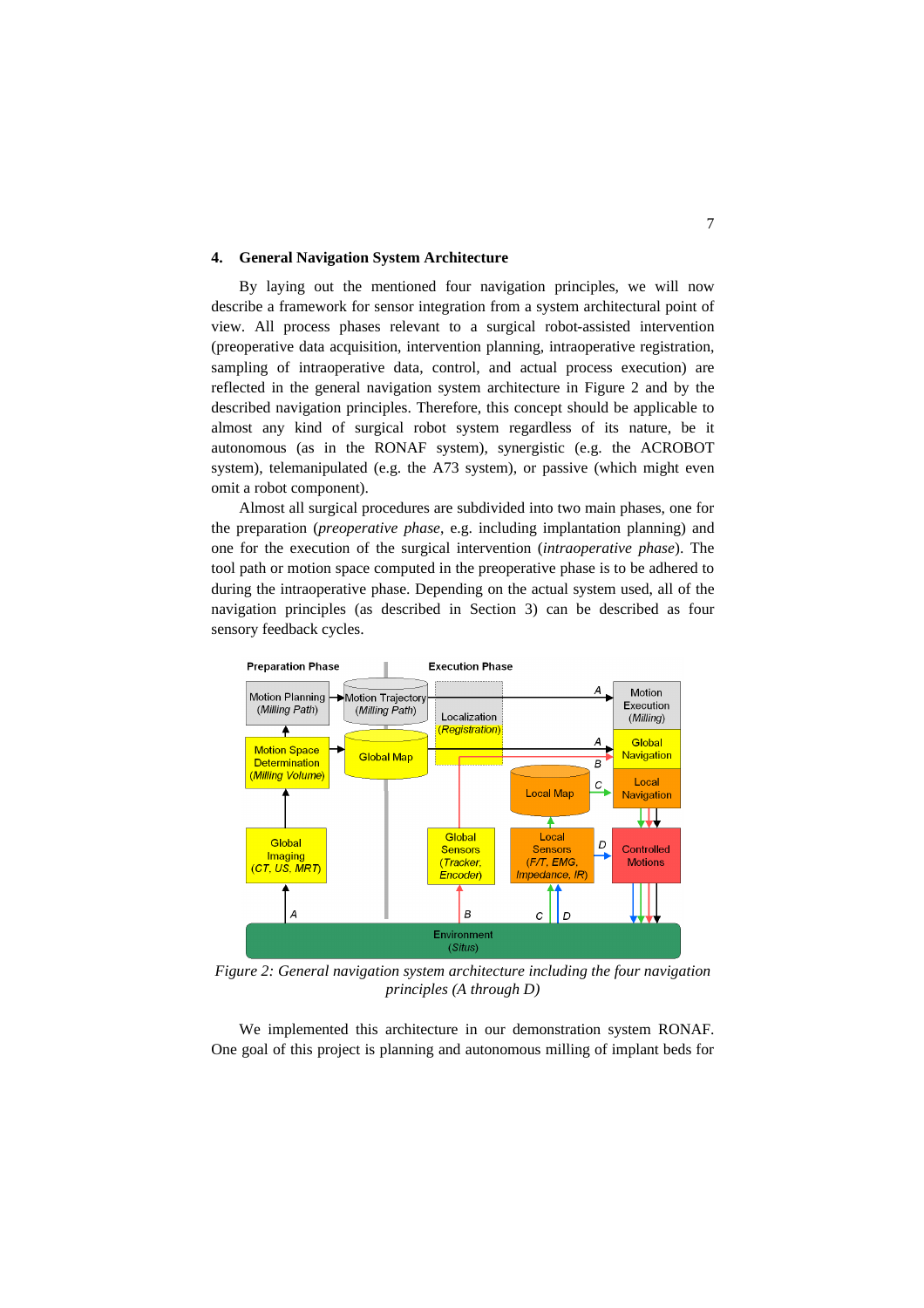implantable hearing aids. It is based on an industrial robot (Stäubli RX130, serial six DOF, 0.3mm relative accuracy), a real-time controller (68040/40MHz Adept  $CS7, V+ 12.3$  and an external planning PC. It is equipped with a surgical miller (Aesculap Microspeed EC/GD657, 30.000min<sup>-1</sup>). Local sensors include a 6D force/torque sensor (JR-3/KMS 90M31), ultrasound probes (*f* = 1…4MHz), an electromyography station (Viking IV), and CT imaging and an IR camera serving as global sensors.

- A. The embracing outer feedback cycle (path A in Figure 2) begins with the preoperative planning phase, i.e. the acquisition of *global 3D slice images* of the situs and the determination of the milling volume together with the computation of the milling path. The imaging modality can be any of CT, MRT, or 3D tracked ultrasound. The exact procedure for the determination of the milling volume depends on the intervention. For a mastoidectomy, it consists of mastoid bone segmentation. For an implant bed milling, rastered and layered bone representations are generated. The raster representation is used for path computation as described in [Waringo03b]. For a shorter planning phase, the exact position of the implant can be optimized automatically so that the implant does not break through the lower bone profile (see Section 3.2).
- B. In the case of unknown relative position of situs and robot, the global map and the situs have to be registered (path B). This is almost always the case when co-registration is impossible, and can be achieved through *global sensors* – by manual pointing or with a conventional navigation system.
- C. With *local sensors*, a map for local navigation can be built successively (path C). Local sensor information can be gathered through e.g. force/torque sensor readings (*F/T*) at the miller, electromyographic excitation, nerve impedance or temperature readings in the milled area [Federspil03c]. With the F/T sensor, contact state information can be sampled. This information is entered into a 2.5D representation of the intervention region and can be used to avoid critical regions in the future ([Stolka02]).
- D. Finally, actual milling is speed controlled (path D). *Closed-loop control* of measured forces, modifying the robot speed, effectively constrains maximum temperatures. We use proportional control with an absolute force target value of  $F_{target} = 15N$ , constraining temperatures to  $60^{\circ}C$ ([Fuchsberger86], [IPA00]), which avoids bone heat necroses and leads to a more "natural" milling procedure.

## **5. Conclusion**

We have presented a general model for navigation in surgical robotics. We introduced the term local navigation to describe on-line data sampling during an intervention, allowing for more precise and/or current information than global sensors. Integrating the four navigation principles (global navigation, based on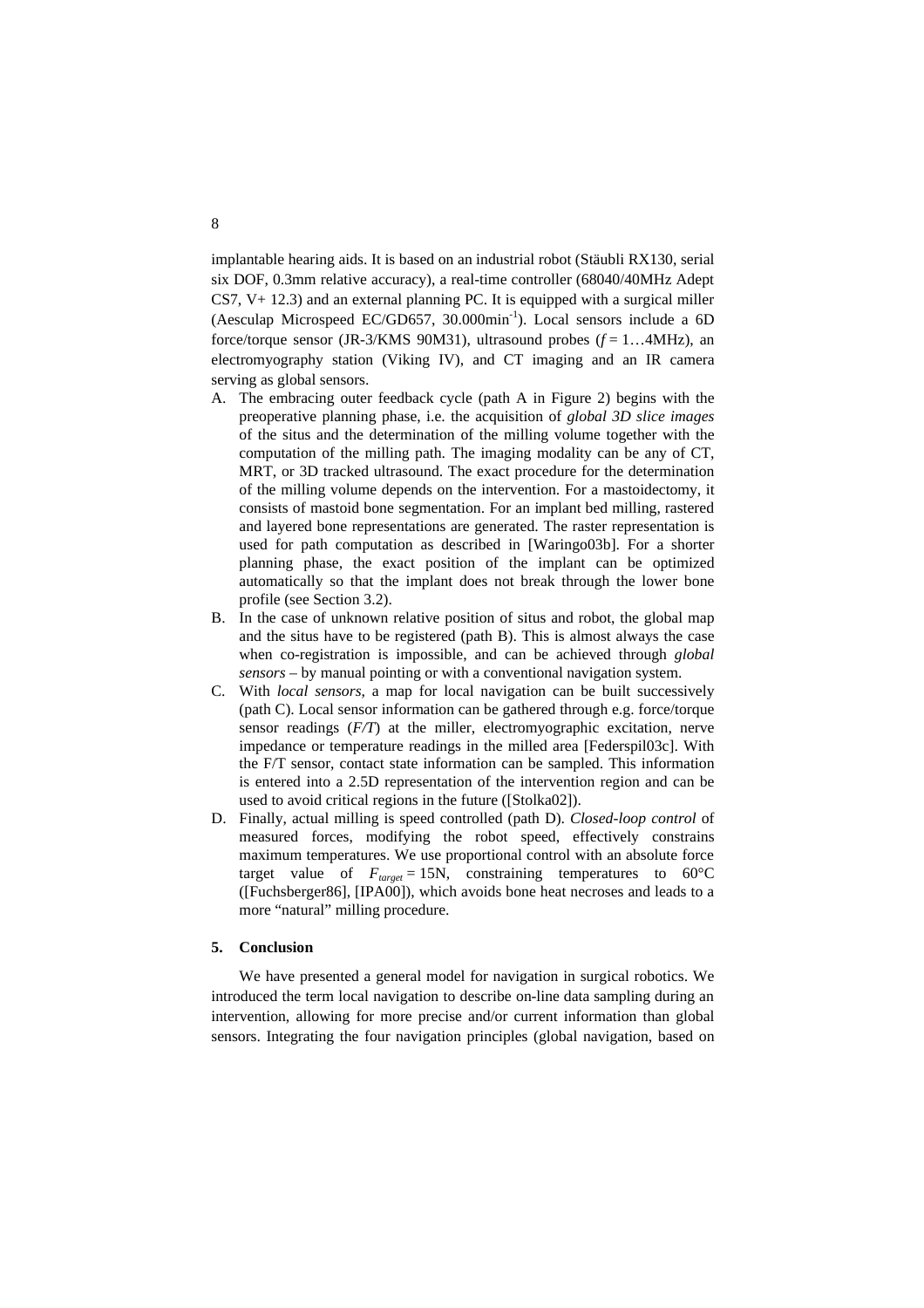both pre- and intraoperatively acquired images, local navigation, and control), we defined a conceptual framework accommodating sensors in a modular fashion. Several of the navigation cycles have already been closed in the RONAF project, among these the outer ones – global navigation with preoperative 3D images and registration via the robot – and the inner cycle for force-based speed control.

In the future, we are going to close the remaining navigation cycles in our system, showing the efficacy of the proposed scheme. Furthermore, we will explore the possibilities of a limited set of sensors, since e.g. F/T readings are useful in several of the mentioned cycles.

## **Acknowledgements**

This work is a result of the project "*Robotergestützte Navigation zum Fräsen an der lateralen Schädelbasis (RONAF)*" of the special research cluster "*Medizinische Navigation und Robotik*" (SPP 1124) funded by the Deutsche Forschungsgemeinschaft (DFG), performed in cooperation with the "*Zentrum für Schädelbasis-Chirurgie der Universitätskliniken des Saarlandes*" in Homburg/Germany. Further information can be found at http://ai3.inf.unibayreuth.de /projects/ronaf/.

### **Literature**

[Engel02] Engel, D.; Raczkowsky, J.; Wörn, H. (2002). *Sensor-Aided Milling with a Surgical Robot System*. CARS 2002, Paris/France.

[Federspil03b] Federspil, Ph. A.; Tretbar, S. H.; Geisthoff, U.; Plinkert, B.; Plinkert, P. K. (2003). *Ultrasound based navigation of robotic drilling at the lateral skull base*. In: Lemke, H. E.; Inamura, K.; Diu, K.; Vannier, M. W.; Farman, A. G.; Reiber, J. H. C. (eds.): CARS 2003. Elsevier Science BV, pp. 1358.

[Federspil03c] Federspil, Ph. A.; Stolka, Ph.; de Mola, C.; Geisthoff, U.; Henrich, D.; Plinkert, P. K. (2003). *Kraftgeregelter Robotervorschub verhindert Hitzeschäden beim robotergestützten Fräsen an der lateralen Schädelbasis*. CURAC 2003, Nürnberg/Germany.

[Fuchsberger86] Fuchsberger, A. (1986). *Untersuchung der spanenden Bearbeitung von Knochen.* iwb Forschungsberichte Band 2, TU München, Institut für Werkzeugmaschinen und Betriebswissenschaften.

[Hein02] Hein, A.; Kneissler, M.; Mätzig, M.; Lüth, T. (2002). *Navigated Control – Ein neuer Ansatz für das exakte Fräsen*. CURAC 2002, Leipzig/Germany.